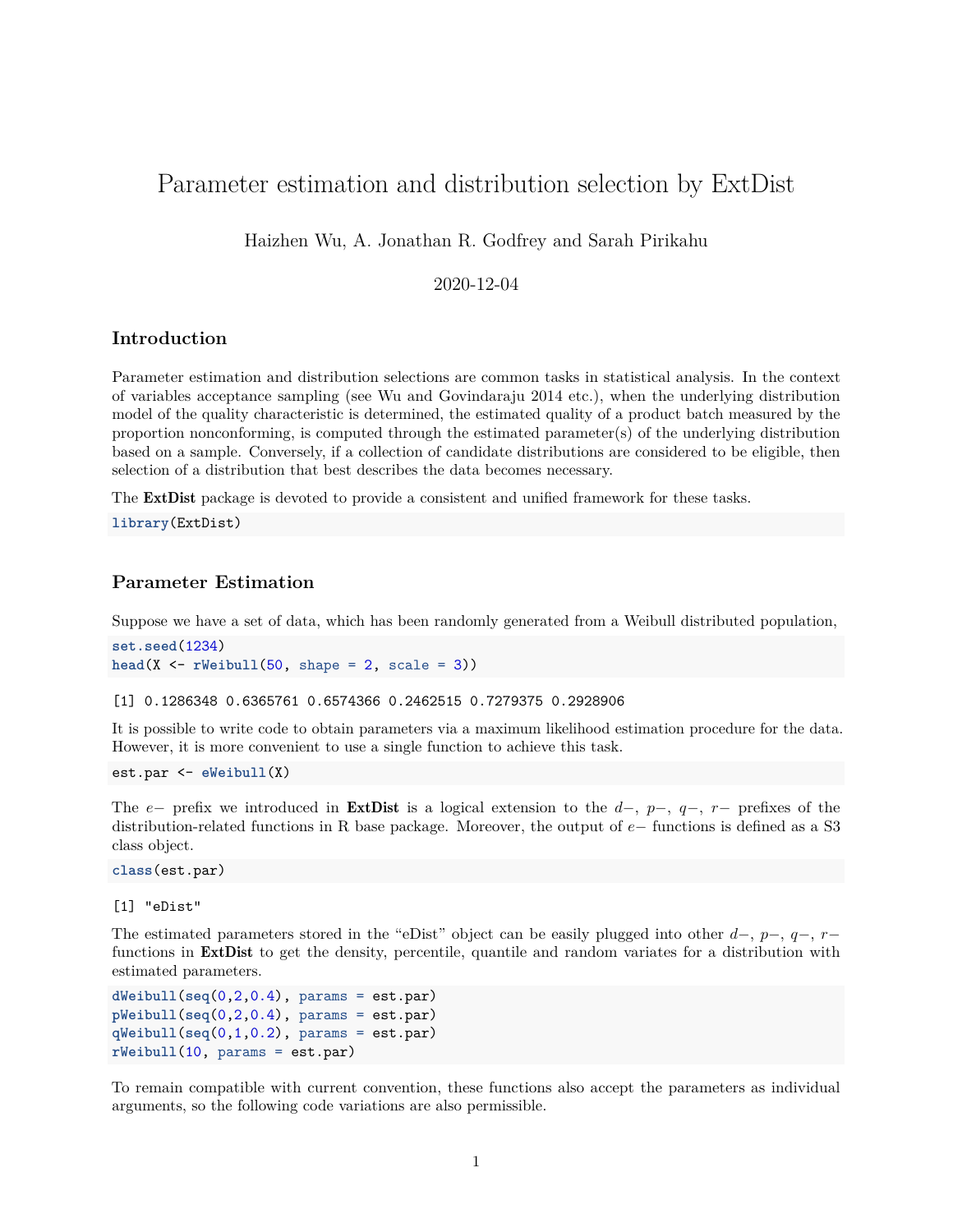```
dWeibull(seq(0,2,0.4), shape = est.par$shape, scale = est.par$scale)
pWeibull(seq(0,2,0.4), shape = est.par$shape, scale = est.par$scale)
qWeibull(seq(0,1,0.2), shape = est.par$shape, scale = est.par$scale)
rWeibull(10, shape = est.par$shape, scale = est.par$scale)
```
# **Distribution selection**

As a S3 class object, several S3 methods have been developed in [ExtDist](http://CRAN.R-project.org/package=ExtDist) to extract the distribution selection criteria and other relevant information.

**logLik**(est.par) *# log likelihood*  $[1] -21.69997$ **AIC**(est.par) *# Akaike information criterion* **AICc**(est.par) *# corrected Akaike information criterion* [1] 47.65526 **BIC**(est.par) *# Bayes' Information Criterion.* [1] 51.22399 **MDL**(est.par) *# minimum description length* [1] 24.0096 **vcov**(est.par) *# variance-covariance matrix of the parameters of the fitted distribution* shape scale shape 0.1059903 0.1719569 scale 0.1719569 0.3720078 Based on these criteria, for any sample, the best fitting distribution can be obtained from a list of candidate distributions. For example: Ozone <- airquality**\$**Ozone Ozone <- Ozone[**!is.na**(Ozone)] *# Removing the NA's from Ozone data* **summary**(Ozone) Min. 1st Qu. Median Mean 3rd Qu. Max. 1.00 18.00 31.50 42.13 63.25 168.00 best <- **bestDist**(Ozone, candDist=**c**("Gamma", "Weibull", "Normal", "Exp"), criterion = "logLik");best [1] "Weibull" attr(,"best.dist.par") Parameters for the Weibull distribution. (found using the numerical.MLE method.) Parameter Type Estimate S.E. shape shape 1.69927261 0.204973539 scale scale 0.04033476 0.005650233 attr(,"criterion.value") Gamma Weibull Normal Exp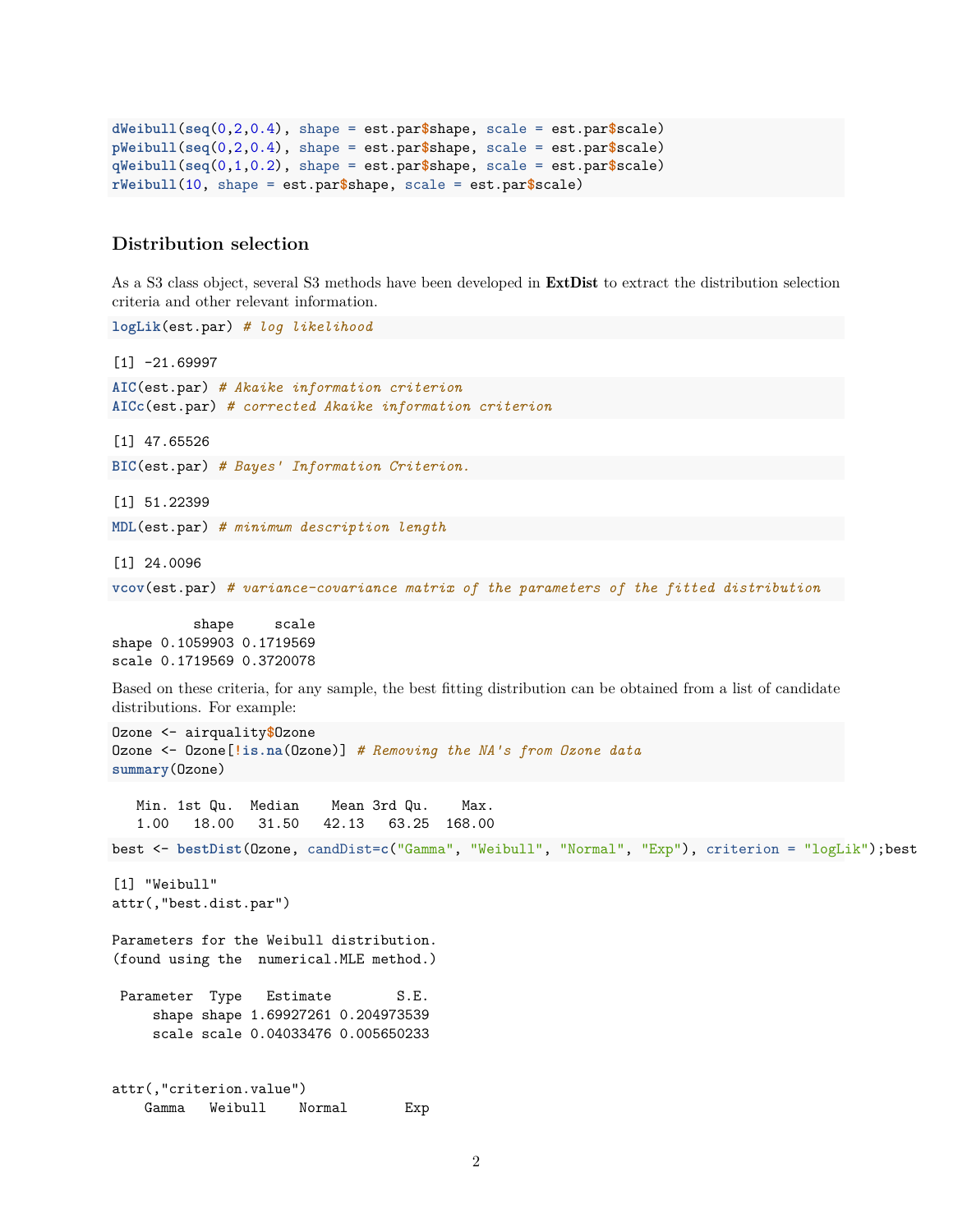-541.5947 -541.5376 -569.6492 -549.9263

When more than one set of results are of interest for a list of candidate distribution fits, a summary table can be output by using the function DistSelCriteria.

**DistSelCriteria**(Ozone, candDist = **c**("Gamma", "Weibull", "Normal", "Exp"), criteria = **c**("logLik","AIC","AICc", "BIC"))

Gamma Weibull Normal Exp logLik -541.5947 -541.5376 -569.6492 -549.9263 AIC 1087.189 1087.075 1143.298 1101.853 AICc 1087.296 1087.181 1143.404 1101.888 BIC 1092.697 1092.582 1148.805 1104.606

Multiple distributions can also be compared visually using the compareDist function.

**compareDist**(Ozone, **attributes**(best)**\$**best.dist.par, **eNormal**(Ozone))



If the best fit distribution has been determined plot.eDist can provide the corresponding histogram with fitted density curve, Q-Q and P-P plot for this distribution.

**plot**(**attributes**(best)**\$**best.dist.par)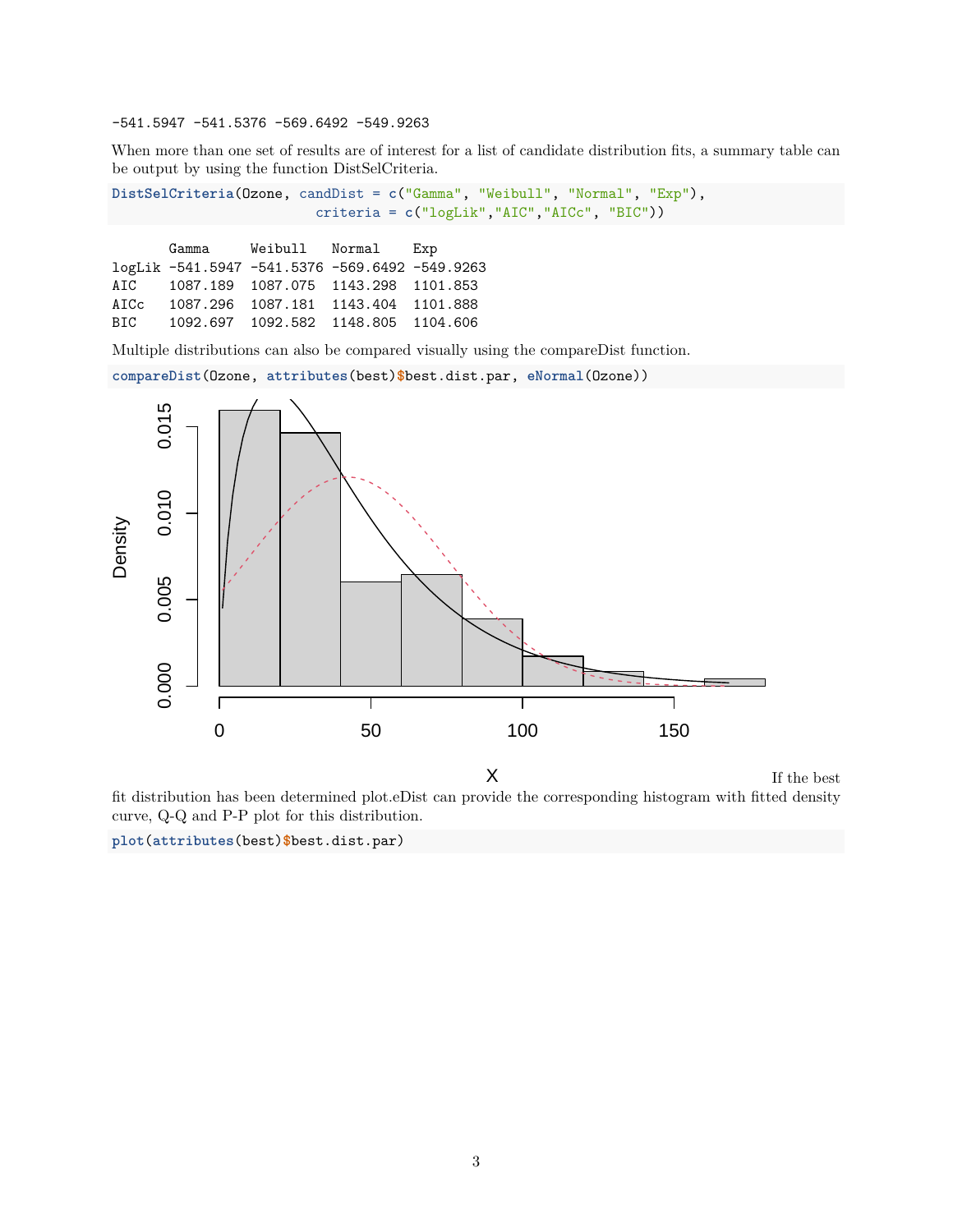**Histogram of data**



#### **Weighted sample**

Another notable feature of the **[ExtDist](http://CRAN.R-project.org/package=ExtDist)** package is that it can deal with weighted samples. Weighted samples appear in many contexts, e.g.: in non-parametric and semi-parametric deconvolution (see e.g. Hazelton and Turlach 2010 etc.) the deconvoluted distribution can be represented as a pair (*Y, w*) where *w* is a vector of weights with same length as *Y* . In size-biased (unequal probability) sampling, the true population is more appropriately described by the weighted (with reciprocal of the inclusion probability as weights) observations rather than the observations themselves. In Bayesian inference, the posterior distribution can be regarded as a weighted version of the prior distribution. Weighted distributions can also play an interesting role in stochastic population dynamics.

In [ExtDist](http://CRAN.R-project.org/package=ExtDist), the parameter estimation was conducted by maximum weighted likelihood estimation, with the estimate  $\hat{\theta}$  of  $\theta$  being defined by

$$
\hat{\boldsymbol{\theta}}^w = \arg \max_{\boldsymbol{\theta}} \sum_{i=1}^n w_i \ln f(Y_i; \boldsymbol{\theta}), \tag{1}
$$

where *f* is the density function of the ditstribution to be fitted.

For example, for a weighted sample with

```
Y <- c(0.1703, 0.4307, 0.6085, 0.0503, 0.4625, 0.479, 0.2695, 0.2744, 0.2713, 0.2177,
       0.2865, 0.2009, 0.2359, 0.3877, 0.5799, 0.3537, 0.2805, 0.2144, 0.2261, 0.4016)
w <- c(0.85, 1.11, 0.88, 1.34, 1.01, 0.96, 0.86, 1.34, 0.87, 1.34, 0.84, 0.84, 0.83, 1.09,
       0.95, 0.77, 0.96, 1.24, 0.78, 1.12)
```
the parameter estimation and distribution selection for weighted samples can be achieved by including the extra argument *w*: